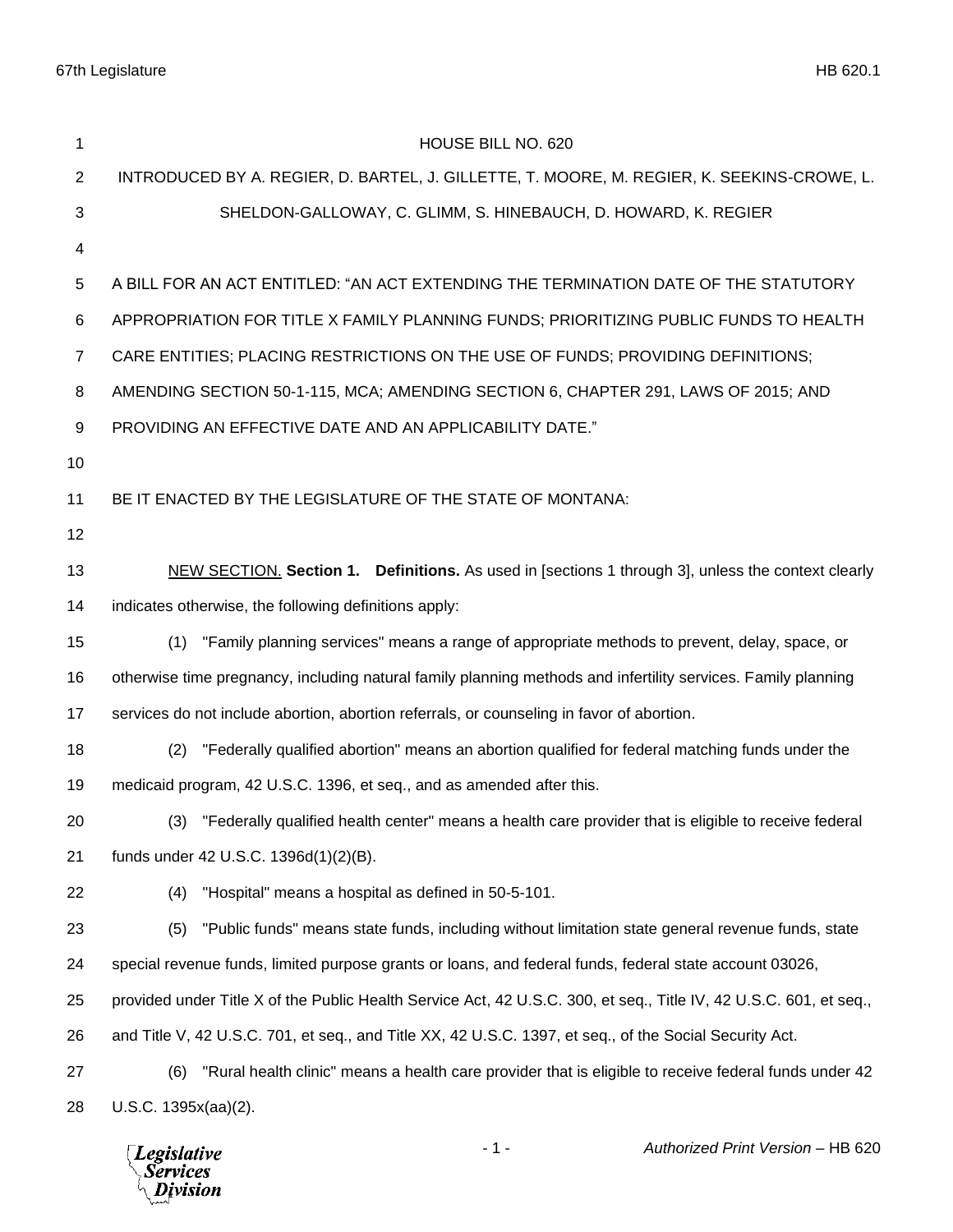| 1                       |                                                                                                                   |
|-------------------------|-------------------------------------------------------------------------------------------------------------------|
| $\overline{2}$          |                                                                                                                   |
| 3                       | NEW SECTION. Section 2. Prioritizations of public funds to health care entities -- restrictions.                  |
| $\overline{\mathbf{4}}$ | Subject to any applicable requirements of federal statutes, rules, regulations, or guidelines:                    |
| 5                       | Any expenditures or grants of public funds for family planning services by the state by and through<br>(1)        |
| 6                       | the department of public health and human services must be made in the following order of priority:               |
| $\overline{7}$          | to public entities;<br>(a)                                                                                        |
| 8                       | to federally qualified health centers and rural health clinics;<br>(b)                                            |
| 9                       | to nonpublic health providers that have as their primary purpose the provision of the primary health<br>(c)       |
| 10                      | care services enumerated in 42 U.S.C. 254b(a)(1); and                                                             |
| 11                      | to nonpublic health providers that do not have as their primary purpose the provision of the<br>(d)               |
| 12                      | primary health care services enumerated in 42 U.S.C. 254b(a)(1).                                                  |
| 13                      | The department of public health and human services may not enter into a contract with, or make a<br>(2)           |
| 14                      | grant to, an entity that performs nonfederally qualified abortions or maintains or operates a facility where      |
| 15                      | nonfederally qualified abortions are performed, provided, however, that nothing in [sections 1 through 3] shall   |
| 16                      | be construed to apply to the receipt or administration of funds pursuant to 42 U.S.C. 1396, et seq.               |
| 17                      |                                                                                                                   |
| 18                      | <b>NEW SECTION.</b> Section 3. Effect on appropriations. Any appropriation of public funds made by                |
| 19                      | the department of public health and human services in derogation of the provisions of [section 2] is void as of   |
| 20                      | [the effective date of this act], and the funds allocated pursuant to these appropriations must be reallocated to |
| 21                      | eligible entities.                                                                                                |
| 22                      |                                                                                                                   |
| 23                      | Section 4. Section 50-1-115, MCA, is amended to read:                                                             |
| 24                      | "50-1-115. (Temporary) Special revenue account -- statutory appropriation. (1) There is an                        |
| 25                      | account in the federal special revenue fund to the credit of the department. Money received by the state          |
| 26                      | pursuant to Title X of the Public Health Service Act, 42 U.S.C. 300a, et seq., must be deposited into the         |
| 27                      | account.                                                                                                          |
| 28                      | The department shall use the money from the account to:<br>(2)                                                    |